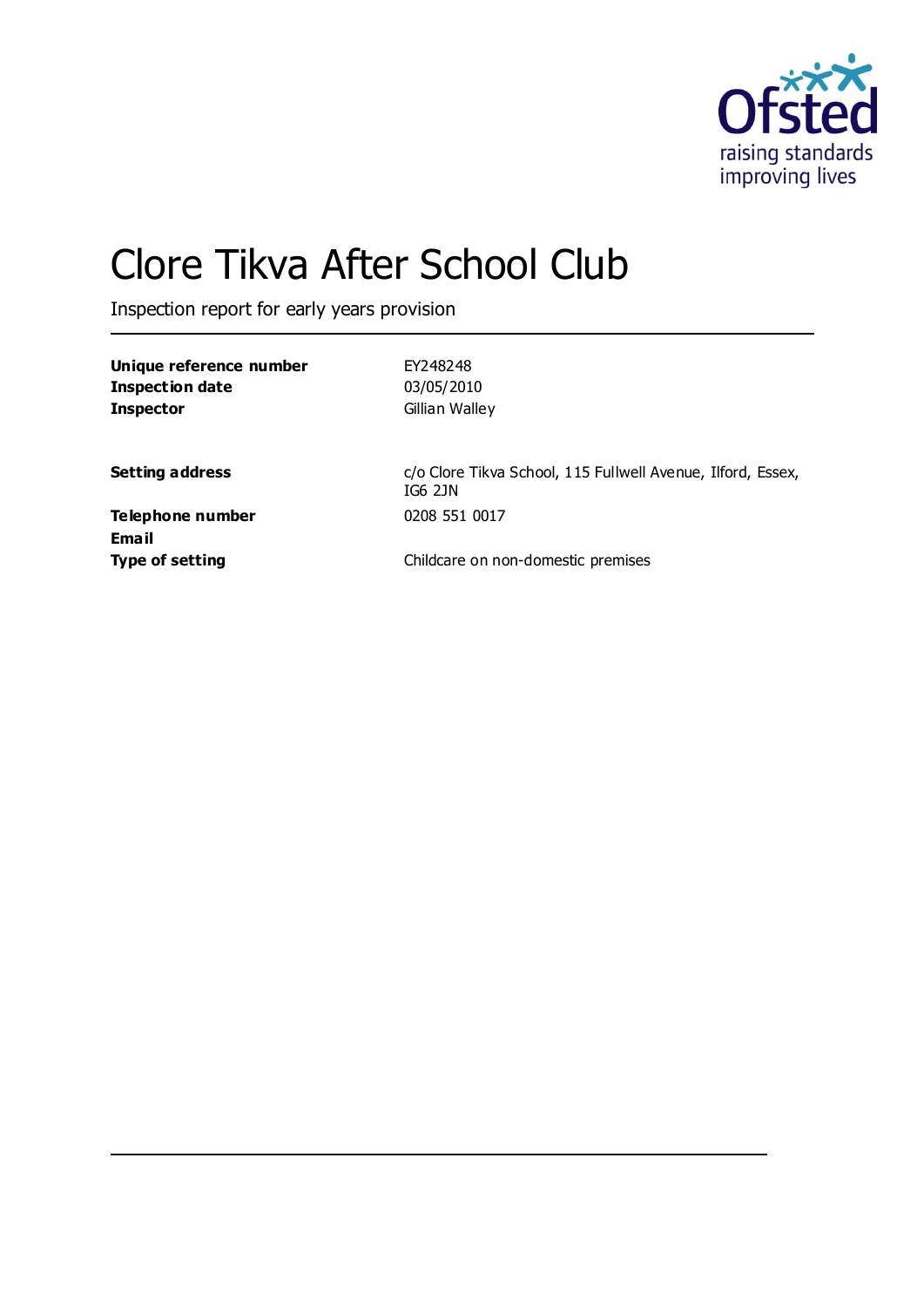The Office for Standards in Education, Children's Services and Skills (Ofsted) regulates and inspects to achieve excellence in the care of children and young people, and in education and skills for learners of all ages. It regulates and inspects childcare and children's social care, and inspects the Children and Family Court Advisory Support Service (Cafcass), schools, colleges, initial teacher training, work-based learning and skills training, adult and community learning, and education and training in prisons and other secure establishments. It rates council children's services, and inspects services for looked after children, safeguarding and child protection.

If you would like a copy of this document in a different format, such as large print or Braille, please telephone 0300 123 1231, or email enquiries@ofsted.gov.uk.

You may copy all or parts of this document for non-commercial educational purposes, as long as you give details of the source and date of publication and do not alter the information in any way.

Royal Exchange Buildings St Ann's Square Manchester M2 7LA

T: 0300 123 1231 Textphone: 0161 618 8524 E: enquiries@ofsted.gov.uk W: [www.ofsted.gov.uk](http://www.ofsted.gov.uk/)

© Crown copyright 2009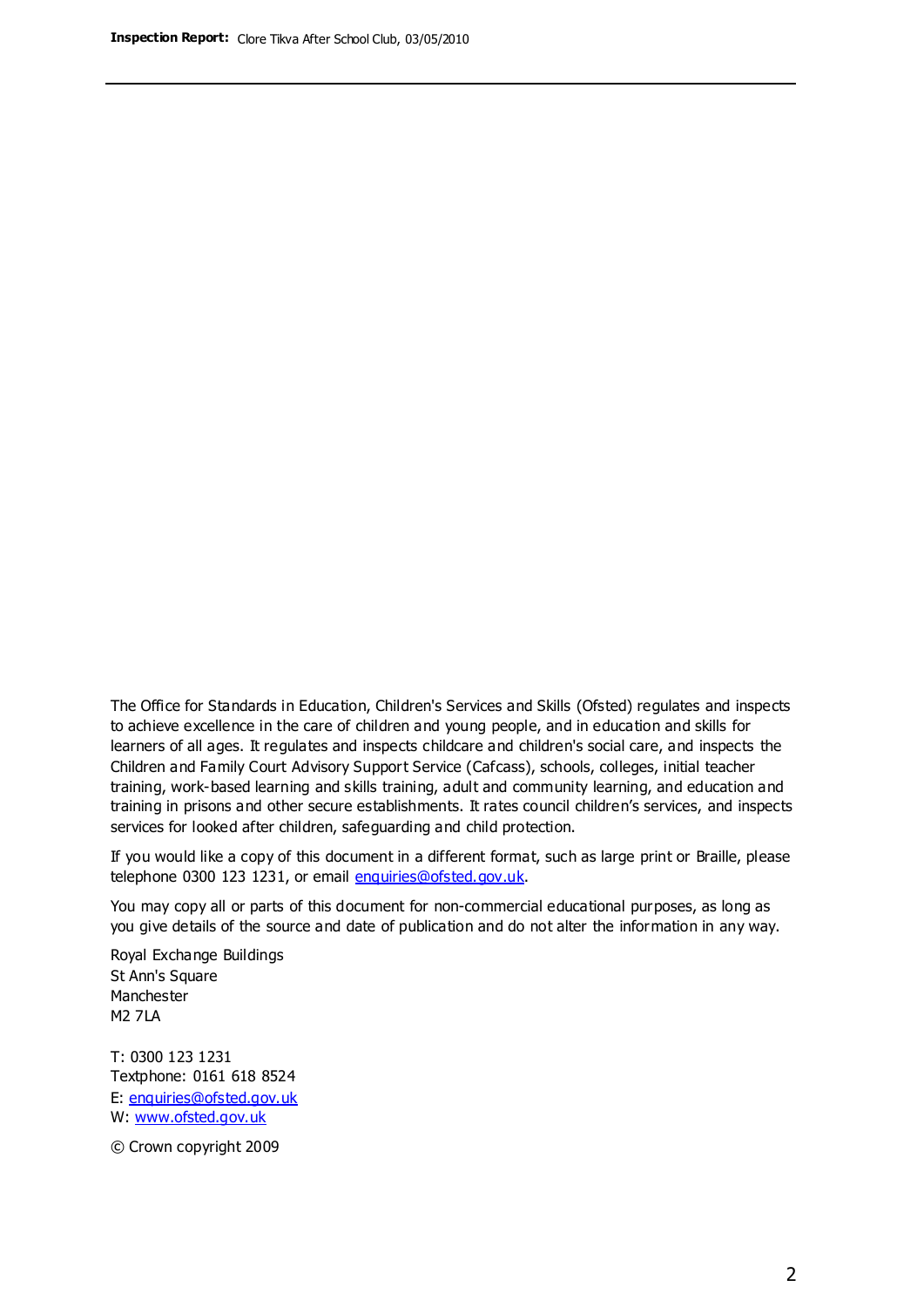### **Introduction**

This inspection was carried out by Ofsted under Sections 49 and 50 of the Childcare Act 2006 on the quality and standards of the registered early years provision. 'Early years provision' refers to provision regulated by Ofsted for children from birth to 31 August following their fifth birthday (the early years age group). The registered person must ensure that this provision complies with the statutory framework for children's learning, development and welfare, known as the *Early* Years Foundation Stage.

The provider must provide a copy of this report to all parents with children at the setting where reasonably practicable. The provider must provide a copy of the report to any other person who asks for one, but may charge a fee for this service (The Childcare (Inspection) Regulations 2008 regulations 9 and 10).

Children only attend this setting before and/or after the school day and/or during the school holidays. The judgements in this report reflect the quality of early years provision offered to children during those periods.

The setting also makes provision for children older than the early years age group which is registered on the voluntary and/or compulsory part(s) of the Childcare Register. This report does not include an evaluation of that provision, but a comment about compliance with the requirements of the Childcare Register is included in Annex B.

Please see our website for more information about each childcare provider. We publish inspection reports, conditions of registration and details of complaints we receive where we or the provider take action to meet the requirements of registration.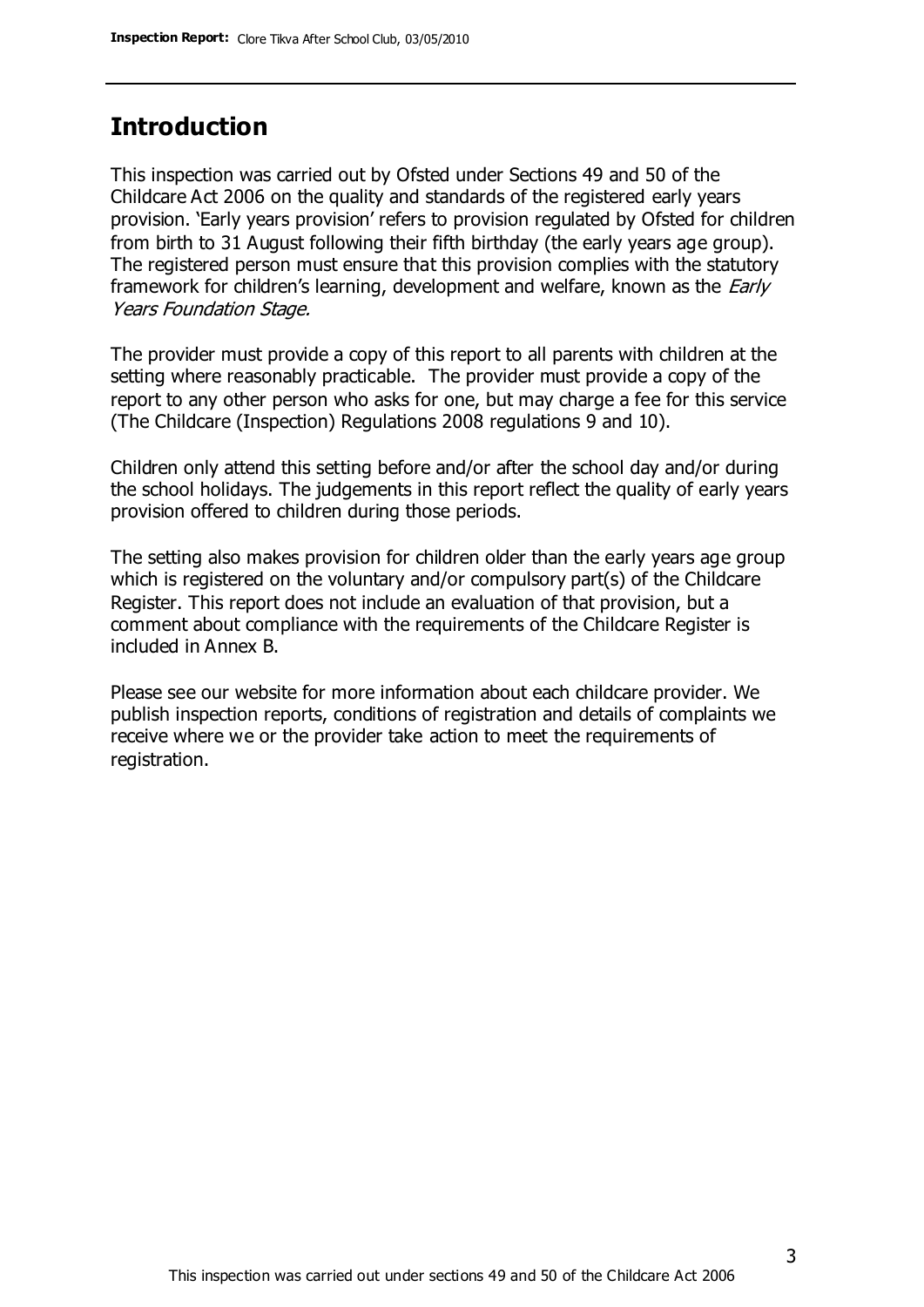## **Description of the setting**

The Clore Tikva After School Club is managed by Jewish Care. It opened in 2003 and operates from a port-a-cabin in Clore Tikva Primary School. It serves children who attend the infants and juniors. A maximum of 32 children may attend the group at any one time. The group opens Monday to Thursday during school term times. Sessions are from 3.30pm to 6pm. There are currently 42 children on roll of whom 10 children are early years. Care is also provided for children over eight years. Children attend a variety of sessions. The setting can support children with special educational needs and/or disabilities and children who speak English as an additional language. Six members of staff work with the children. Over half the staff hold appropriate early years qualifications. The school works in partnership with the adjoining infant and junior schools. It is registered on the Early Years Register and the compulsory and voluntary parts of the Childcare Register.

## **The overall effectiveness of the early years provision**

Overall the quality of the provision is satisfactory.

Clore Tikva After School Club is a satisfactory setting. The children make satisfactory progress in their learning and development because the club is inclusive and because the adults care about the children's well-being. The newly appointed manager has already evaluated the provision and identified many areas where she can make significant improvements. Consequently, the club has a good capacity to improve.

### **What steps need to be taken to improve provision further?**

To fully meet the specific requirements of the EYFS, the registered person must:

ensure records are easily accessible and available for inspection by Ofsted (Documentation) 01/07/2010

To further improve the early years provision the registered person should:

- review the behaviour policy so that the atmosphere is calm and helps children to make the right choices
- ensure that fire drills are carried out regularly so that the children and adults can react well in an emergency
- provide more opportunities for children to learn about the world around them and the ways in which different people live
- make more use of assessment so that the adults know what activities to provide to be sure the children develop their skills in all areas of learning.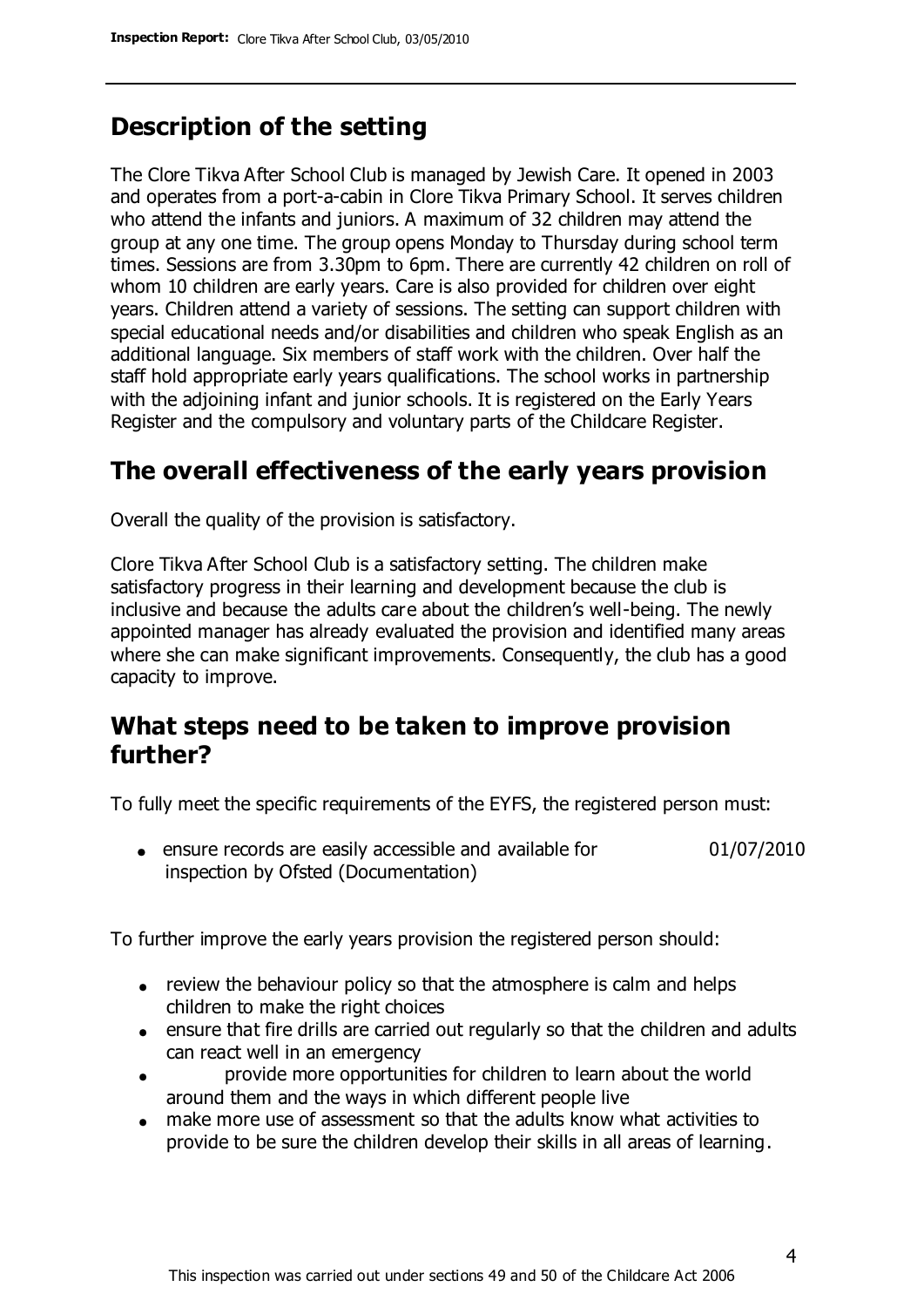## **The effectiveness of leadership and management of the early years provision**

The club has made some changes following the previous inspection report. There is now a complaints procedure in place. The children are now more aware of hygiene and there are a few more resources to support children in understanding diversity and the world around them. However, there is still a limited range of planned opportunities for children to develop their knowledge and skills in all areas of learning, and fire drills are infrequent so that children do not have the chance to practise them regularly. The provision for ensuring that children develop a good awareness of other faiths and cultures is still limited. The newly appointed manager has quickly reviewed how the club runs. She has evaluated it well and identified a number of changes she needs to make to improve. As a result, there is an action plan which prioritises steps to ensure that the children make better progress and self-evaluation is good. The staff team undertakes regular training, for example in first aid and food hygiene and in safeguarding. The premises are secure and can only be entered through the school. The staff have been vetted but the manager does not keep evidence on the premises of these checks so that she can easily check when they need to be reviewed. Information about children's allergies and health conditions are kept where all adults can refer to it easily, and if a child has an accident or needs to be given medication, there are good procedures in place to record it and share the information with parents. All policies have been reviewed recently and can be seen by parents. The staff carry out risk assessments on the activities to reduce the risk of accidents and before and after each session the rooms are checked. The club works with parents who are always able to talk to the staff when they collect their children. The manager liaises with the children's class teachers when she collects the children from their classrooms each day. This means she knows what sort of day each child has had and how they may be feeling. In addition, she may be able to pass information on from the teacher to the parents if this is helpful. This is reassuring for parents and means that the manager and her team know the children really well and can support them, for example by letting them do some homework in the club if they wish to. Parents are asked to complete surveys from time to time giving their views about the way the club is run and what activities it provides, and the manager can often respond to these. Parents do not receive detailed information about their children's development in the club so that they can talk to them about it at home. They do find out about changes to routine and special events through the school and head office newsletters. When children start attending the club, their parents provide useful information, such as what the children like to do. The manager and staff are developing their skills at observing the children and using that knowledge to plan a wider range of interesting activities for the children which they will enjoy and which will help them to move on to the next stage of their development.

## **The quality and standards of the early years provision and outcomes for children**

The children enjoy their time in the after school club. Children of different ages, from both the infant and junior schools, play together well and this helps them in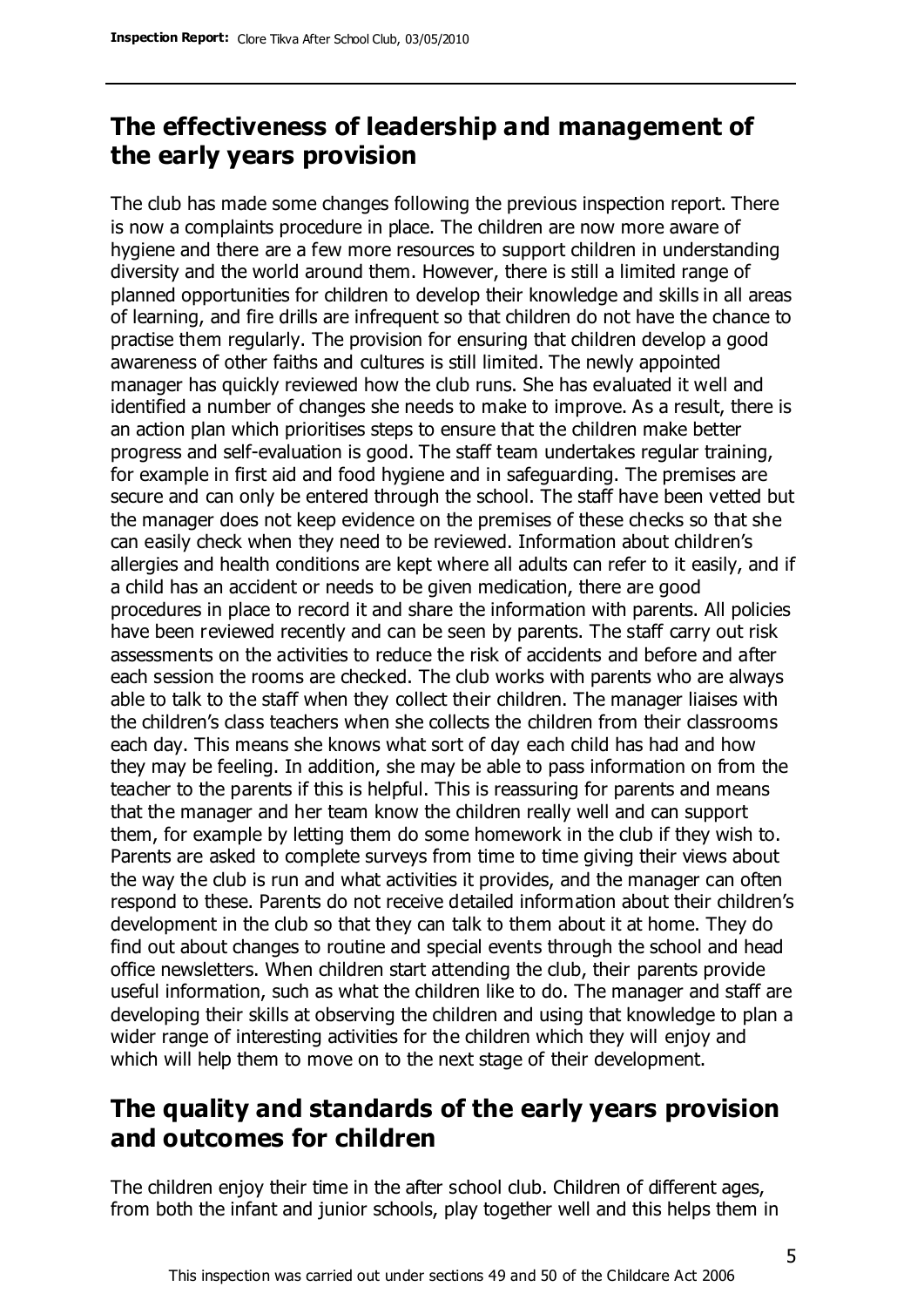their social development. It helps them to develop new skills, for example the older boys help the younger ones to play football. The children feel safe and know the adults will help them if they need them to. The staff know the children well. They use positive language with them and encourage them to persevere. The staff support children with additional needs well so that they make as much progress as other children. The children concentrate on activities and like to use their imagination, for example by performing their own plays. The children use one classroom and an outdoor area which includes an area where they can play football and netball without disturbing children playing individual games. They use the school's Information Communication Technology suite and kitchen, and when it is too cold or dark to play outdoors, they use the school hall for energetic activities, so that they have good opportunities to develop their physical skills. The children develop their creative skills through drawing pictures and develop their writing skills and enjoy a range of books. They do not have a chance to display their artwork in the classroom. The children choose what they would like to do and ask for the equipment they would like to use. There is a satisfactory range of toys and games for them to choose from. There are some useful resources, such as photos and dolls which help the children to understand more about diversity. Children talk about life in some other parts of the world but they do not learn about a range of different faiths and cultures. The staff provide some exciting tasks for the children, such as cooking biscuits, which give them opportunities for speaking and listening and weighing and measuring. The children enjoy role play and dressing up. The adults are vigilant about the children's safety, for example when they are using the steps to the garden, and they talk to them about what they are doing. The children have helped to devise their own rules so that they make the right choices in their behaviour, but these are not applied consistently and behaviour can be boisterous. This can be intimidating for the younger children. The children understand how to avoid the risk of infection, for example by knowing when and why they need to wash their hands. They understand healthy eating because their tea time snacks include fresh fruit and vegetables.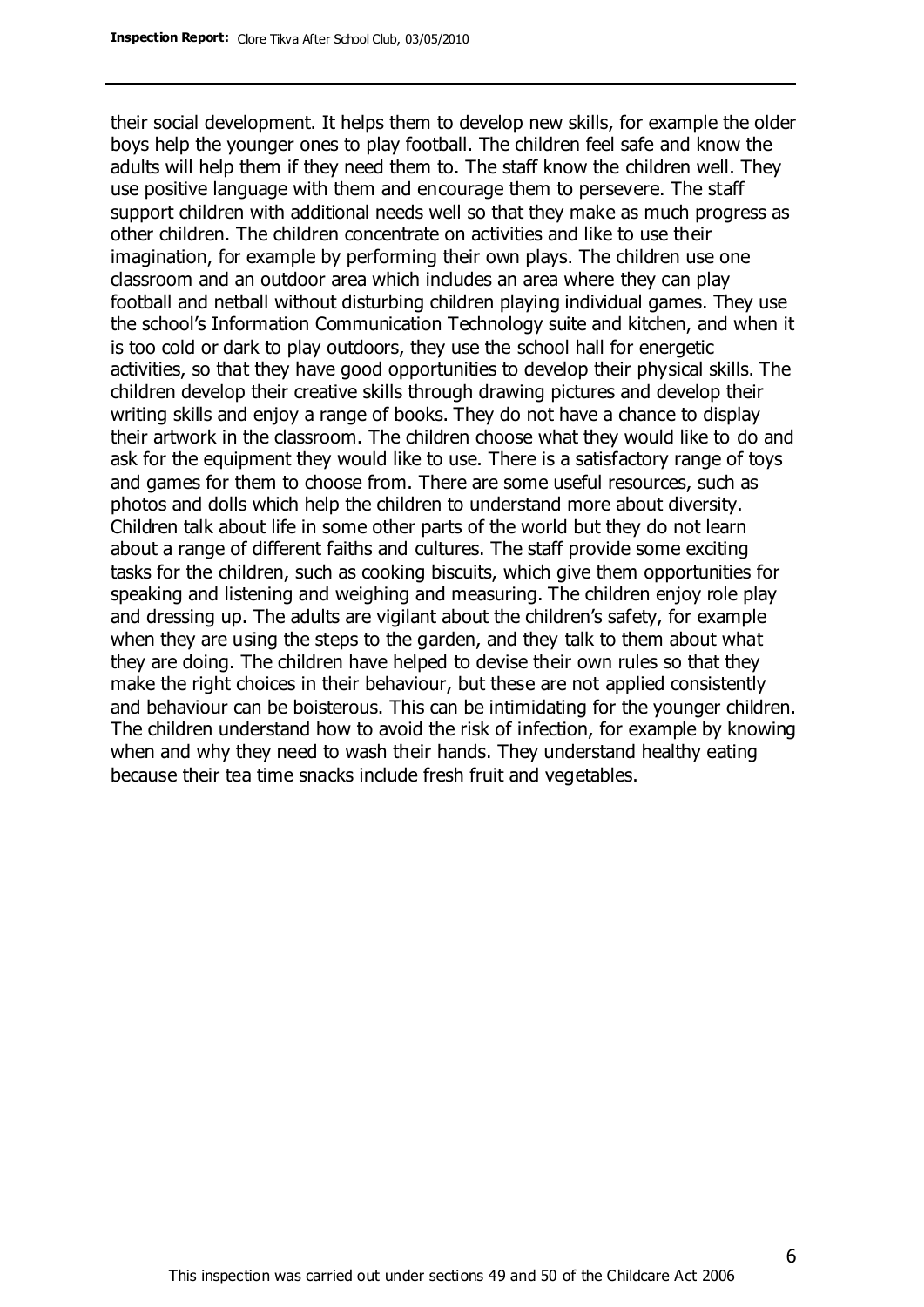## **Annex A: record of inspection judgements**

#### **The key inspection judgements and what they mean**

Grade 1 is Outstanding: this aspect of the provision is of exceptionally high quality Grade 2 is Good: this aspect of the provision is strong Grade 3 is Satisfactory: this aspect of the provision is sound Grade 4 is Inadequate: this aspect of the provision is not good enough

#### **The overall effectiveness of the early years provision**

| How well does the setting meet the needs of the<br>children in the Early Years Foundation Stage? |  |
|--------------------------------------------------------------------------------------------------|--|
| The capacity of the provision to maintain continuous                                             |  |
| improvement                                                                                      |  |

#### **The effectiveness of leadership and management of the early years provision**

| How effectively is the Early Years Foundation Stage led           |   |
|-------------------------------------------------------------------|---|
| and managed?                                                      |   |
| The effectiveness of leadership and management in embedding       | 3 |
| ambition and driving improvement                                  |   |
| The effectiveness with which the setting deploys resources        | 3 |
| The effectiveness with which the setting promotes equality and    |   |
| diversity                                                         |   |
| The effectiveness of safeguarding                                 | 3 |
| The effectiveness of the setting's self-evaluation, including the |   |
| steps taken to promote improvement                                |   |
| The effectiveness of partnerships                                 | 3 |
| The effectiveness of the setting's engagement with parents and    |   |
| carers                                                            |   |

#### **The quality of the provision in the Early Years Foundation Stage**

The quality of the provision in the Early Years Foundation Stage  $\vert$  3

#### **Outcomes for children in the Early Years Foundation Stage**

| <b>Outcomes for children in the Early Years Foundation</b>    |  |
|---------------------------------------------------------------|--|
| <b>Stage</b>                                                  |  |
| The extent to which children achieve and enjoy their learning |  |
| The extent to which children feel safe                        |  |
| The extent to which children adopt healthy lifestyles         |  |
| The extent to which children make a positive contribution     |  |
| The extent to which children develop skills for the future    |  |

Any complaints about the inspection or report should be made following the procedures set out in the guidance available from Ofsted's website: www.ofsted.gov.uk